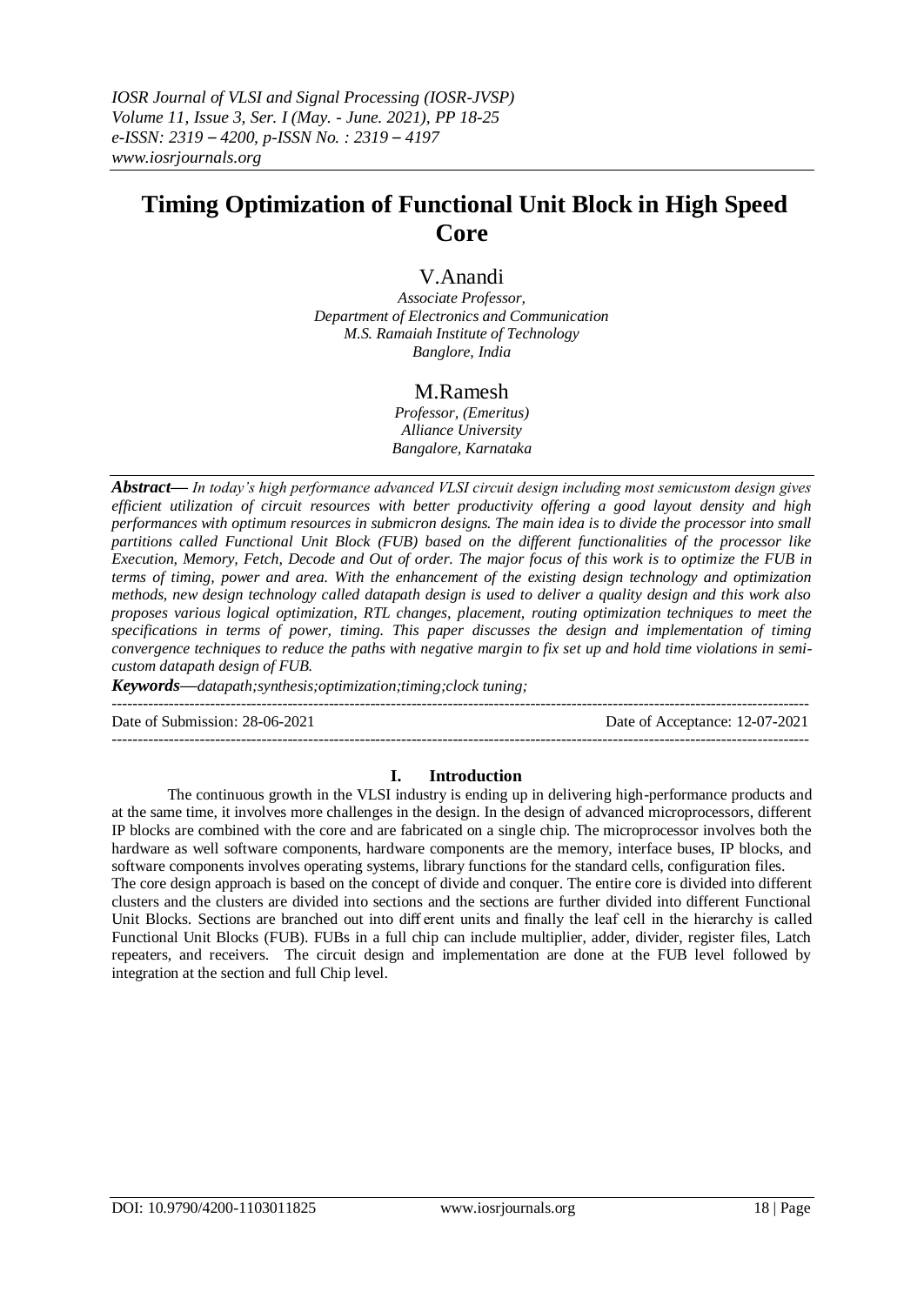

**Figure 1:** Hierarchy of core

In the advanced process node, it is difficult to achieve high performances with additional complexities. This paper proposes a semi-custom data path design synthesis implementation of the FUB and performs timing convergence techniques to reduce the number of paths with set up and hold time violations. As in [1] each technology process node comes up with a set of standard cells of different combination and sizes from where the digital designer can choose standard cells based on the specification. Suitable choice of cell size will help in timing optimization. Upsizing and downsizing can be helpful in timing convergence.

The paper is organised into following sections: Section II discusses the existing design approaches, III about synthesis design methods, IV introduces datapath design synthesis concepts

## **II. Design Approach**

The circuit implementation of FUB can be based on either h full custom or semi – custom design approach. Based on the functionality of the FUB, the design approach is decided. Various circuit design approaches are listed in Fig 2.

#### *A. Full Custom Design:*

In the Full Custom design approach all the logic cells, layout specifications are designed for a particular application. If the existing library cells are not suitable for the design in terms of speed, area, power then this design approach can be used to build the library cells from scratch. The disadvantage of the full custom design approach is that increase in design time, complexity, non-recurring engineering cost also increases.

## *B. Semi-Custom Design:*

The semi-custom design approach uses a customized mask layer, predesigned logic cells which are also called standard cells. In a semi-custom design, the area of standard cells is built as row cells. The major advantage of the semi-custom design is reduced risk in designing since the predesigned cells might be used in various other previous implementations and also it is cost-effective due to design density.



This work is implemented as Datapath design, and the Functional Unit Block (FUB) is designed based on the RTL to design constraints of 14nm technology using characterized standard cells and simulation tools. As FUBs are the basic building blocks of the core those must be efficiently optimized in timing, power, and quality. The important factor that is affecting the performance of VLSI design is the interconnect delay. Techniques, which include buffer insertion and wire-sizing have been proven to be very effective in reducing interconnect delay. [2]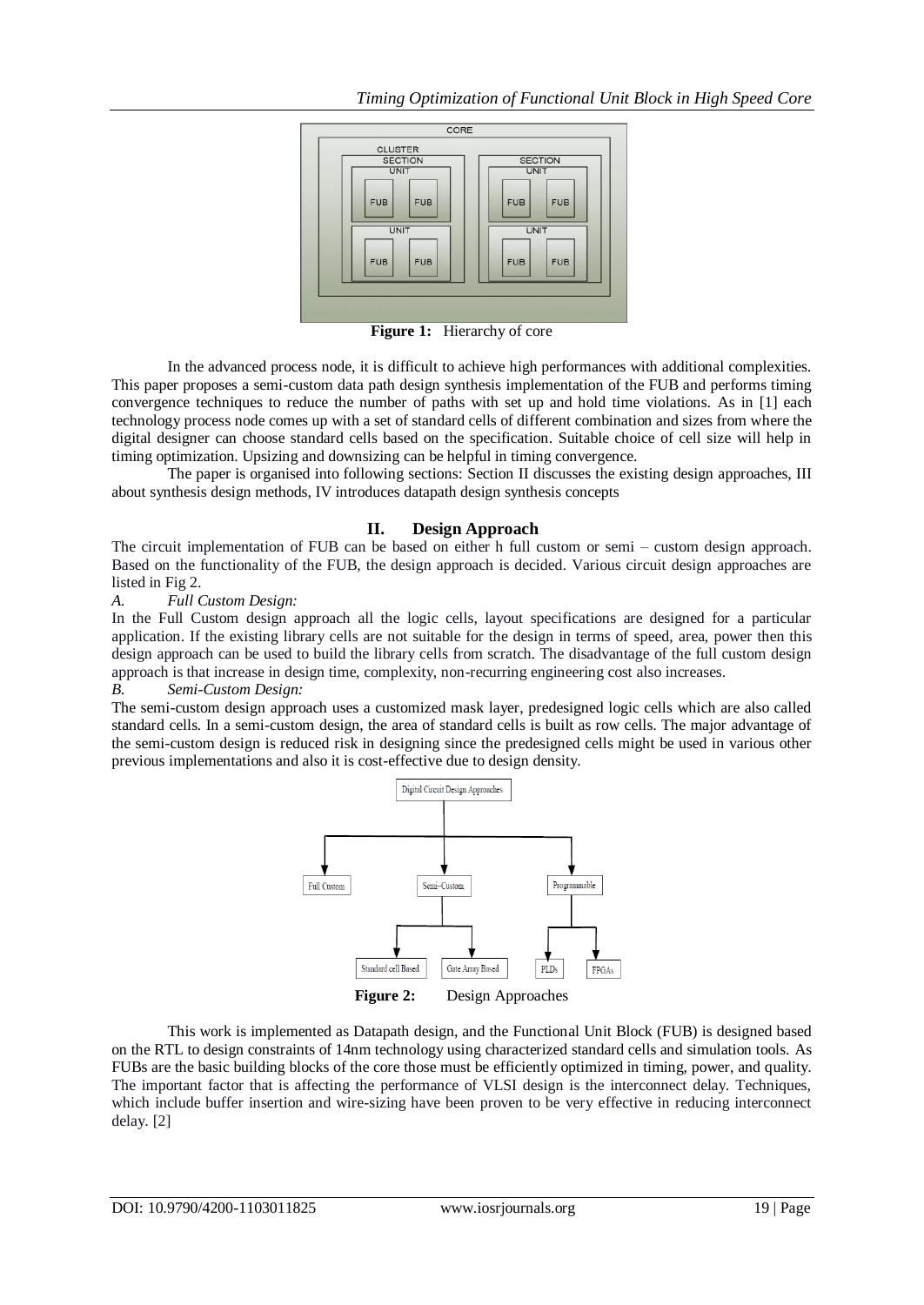# **III. Synthesis Design Methodologies**

Basically any design can be synthesized using two different methodologies, whose features are listed below: *A. RTL to Layout Synthesis (RLS)*

This is a tool based design synthesis methodology. It can be done using Synopsys Design Compiler (DC) and physical designing is carried out using IC Compiler. It is most preferably used for controller FUBs. Any frequent changes in the control signals can be observed in the design easily and quickly. Control over design is quite less.

#### *A. Datapath*

The design is synthesized manually by the designer and **c**omplex designs can be synthesized using this design methodology to have more control over the design. The physical designing step of Place and Route is also done manually. It provides the flexibility for hierarchical design methodology.

## **IV. Datapath Design Synthesis**

In a full chip floorplan, the datapath designs are divided into dedicated FUBs and the designer has to implement the design manually and place the standard cells in a bit slice manner. But automation tools synthesize the design without the knowledge of the placement of the cells which causes incorrect estimation of interconnect timing. Hence the datapath design synthesis is considered to be the most sub-optimal. Datapath designing and synthesis includes designing of FUBs according to the given RTL using available standard cells. This step is followed by Formal Verification of the implemented gate-level design with the given RTL code. Also checking of set up and hold margins on critical paths leading to timing optimization of the design are carried out. The paper [3] came up with a methodology that modifies the traditional ASIC design flow to integrate both logic synthesis and physical design as a single flow and the main objective by doing so is to reduce cost function that depends on timing constraints, routing constraints, area constraints of the design.

## **V. Timing Analysis**

Timing analysis is a methodology wherein the digital designs are analysed to verify whether it is meeting timing constraints imposed by interfaces or not. Since the design is latch-based and each latch in the design has timing parameters like setup and hold time and these timing constraints must be met to ensure the proper functioning of the design, which is the main aim of the timing analysis.

#### *A. Static timing analysis (STA):*

STA analyses each path in the design based on cell delay, net delay, net RC values, metal usage, cell placement which are compared against maximum and minimum timing constraint values. Cell delays are modelled by the technology used in the library design and also depend upon the transition, load that it is driving it. Net delays are modelled based on RC extracted values, net length, and also metal layer used. Each timing path in the design constitutes the combination of cells, latches, mux, and flip-flops and the interconnection between them. To meet the desired frequency of operation, data in each timing path must be processed within the specified clock period.

Behavioral model provides the timing (valid time from the output) information within a FUB. Environmental model describes the timing specification external to the FUB and defines the required time for each output pin in the FUB as shown in Fig 3.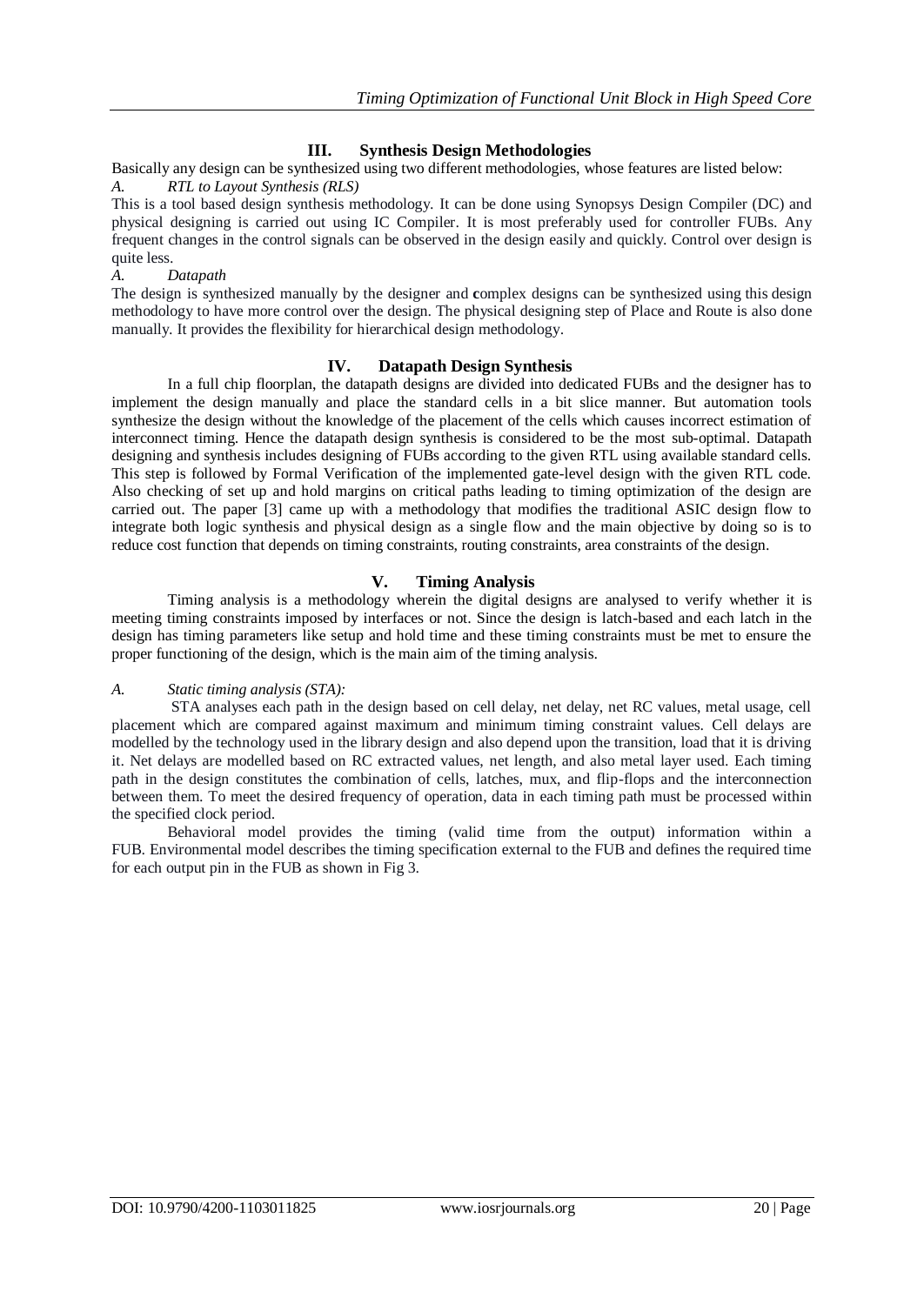

Figure 3. STA Flow diagram

# **VI. Static Timing Analysis**

Inputs to STA requires parameters including resistive and capacitive load, signal slopes, metal layer type, metal width, driver strength, actual required time of the pins, expected arrival time of the pins, and clock cycle time to analyze the timing in the path. Set of outputs obtained from STA analysis includes a list of all the paths with setup and hold violations along with path margins as well as path length, list of each cell slope, delay and size of each cell in the path, net information with RC extraction and also the net quality. The capacitive load that each cell is driving will also be reported with the number of fan-outs driven and behavioural timing model will be provided with valid timing requirement for input and output pins.

## *A. Timing paths*

STA categorizes the timing paths as internal (within FUB) and external (outside of the FUB) paths as shown in figure 4. If Entire path is within the FUB and all the elements in the path are present in the FUB it is categorised as internal path. Delay paths can be classified based on the elements present as

Latch – Delay – Latch (L – D - L Path), Flip flop – Delay – Flip flop (FF – D – F Path) and Flip flop – Delay – Latch ( $FF - D - L$  Path). External paths contain a set of elements within the FUB and certain set of elements external to the FUB. There are different types based on the elements present similar to Latch – Delay – External  $(L - D - E$  Paths), Flip flop – Delay – External (FF – D – E Paths), External – Delay – External ( $E - D - E$ Paths) . They can also be classified based on the transparent latches present as External – Transparency – External ( $E - T - E$  Paths) and Latch – Transparency – External ( $L - T - E$  Paths). Fig, 4 illustrates such of those timing paths which may be encountered in a high speed core.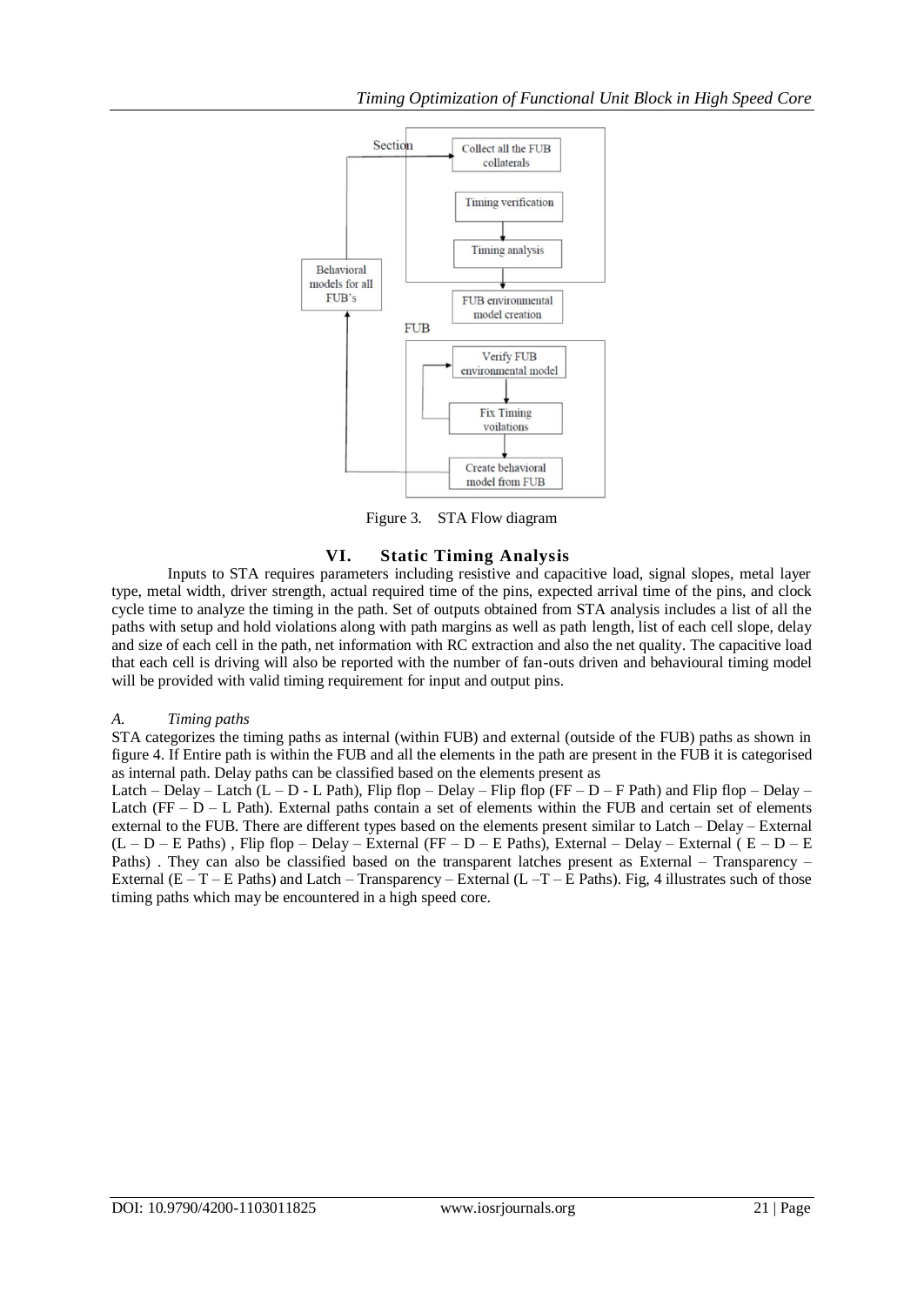

Figure 4. Example showing all timing paths

## *B. Timing violations*

Violations based on timing are classified as setup time violation where an inaccurate data is captured since the data is not stable before the active edge of the clock and hold time violation is a situation where the data is not stable for a minimum amount of time after the active edge of clock. The required timing window is illustrated in the Fig. 5



Figure 5. Required timing window

# *C. Violation fixes*

Cell upsizing based on its load, optimised cell placement and logic optimisation are a few of the most commonly used setup time violation fixes. Timing violations can also be fixed by metal layer upgradation based on resistance and capacitance values and load splitting. Clock tuning is considered a major timing fixation. Clock tuning is a method to alter the clock arrival time at the generating or sampling edge to meet the timing constraints. Most commonly used hold time violation fixes are downsizing the cells, introduction of delay elements like buffer or inverter in the path and metal layer downgrading will have impact on the resistance and capacitance to improve hold time.

# **VII. Implementation**

## *A. Cell upsize*

If there are any setup time violations from generating edge to sampling edge as in the Fig. 6, upsizing the standard cell in the path can be useful, which increases the drive strength of the cell and reduces the path delay. But an important factor that needs to be considered is that the hold time on that particular cell is sufficiently positive enough or else it will cause hold tome violation in the path.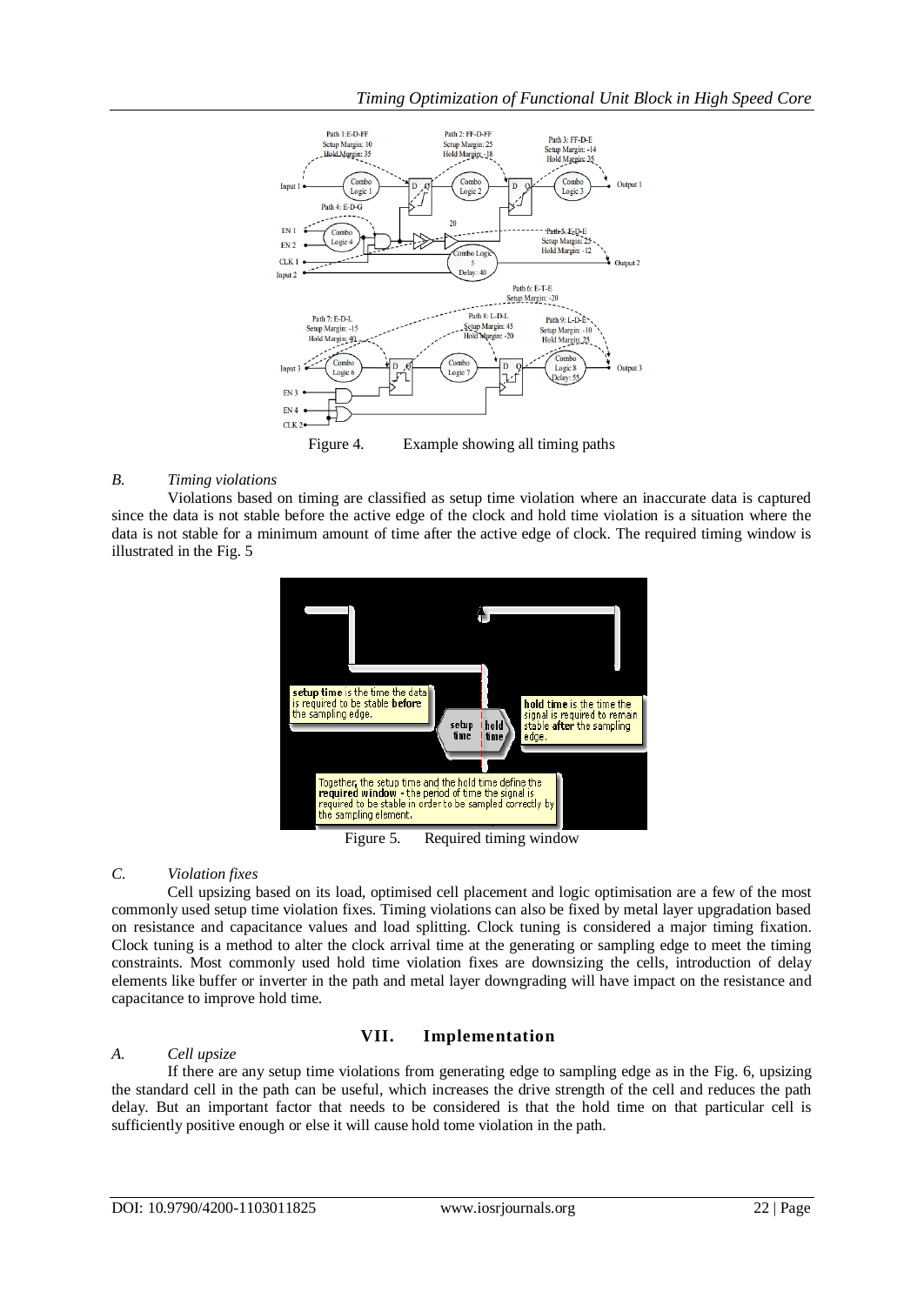

Fig 6. Setup time violations and fixes

If the design is hierarchical in nature the hold time must be verified across all the hierarchies before upsizing of the cell. Also the constraint on power consumption must be looked into, as upsizing a cell increases the drive strength in turn increasing drive current impacting the power consumption. One more factor to consider is the area and if the area is congested care should be taken in designing the layout else it will create overlaps in the layout and lead to many quality issues in the backend design of FUB.

## *B. Clock tuning*

To fix setup time violation either the generating clock can be made faster or sampling clock can be delayed but the factor that needs to be considered is that the same clock might be driving many other sequential elements in the design and hence its cumulative effect to be taken into consideration. Hence designer must be extremely careful. Clock tuning can be accomplished by upsizing or downsizing the cells in the clock path. Also by adding or removing the clock buffers in the path, termed as clock push/pull has an effect on fixing violations.

As shown in Fig 6 clk1 is pushed, data generation is slower from FF1 and the setup margin on generating edge side of FF1 degrades, at the same time the sampling edge side of FF1 setup margin will be improved as data arrival time remains same but the clock arrival will be delayed thus, setup margin improves. Table 1 gives the brief details.

| Method     | Clock edge              | Set up time | <b>Hold time</b> |
|------------|-------------------------|-------------|------------------|
| Clock push | Generating<br>Sampling  | Degrades    | Improves         |
| Clock pull | Sampling/<br>Generating | Improves    | Degrades         |

**TABLE 1**

## *C. Choice of standard cells*

Each cell is characterized to have varied functionality to achieve better accuracy in post silicon with specified voltage, frequency, load and slope with worst case rise and fall delay and is very useful for the timing analysis as well. Standard cells are classified as low leakage cells as slow VT cells, skewed cells and tapered cells and have different characterisation. Tapered cells are the special form of cells where in the width of the stacked transistors are different to decrease the delay from input pin to output pin. Consider in a NAND gate, in Fig 7 the stacked NMOS transistors width will be varied, where in latest arrival signal is hooked up with wider width stacked transistor to improve the path margin. These cells are mainly used in the case where one of the input signal is critical and other is certainly meeting the timing constraint.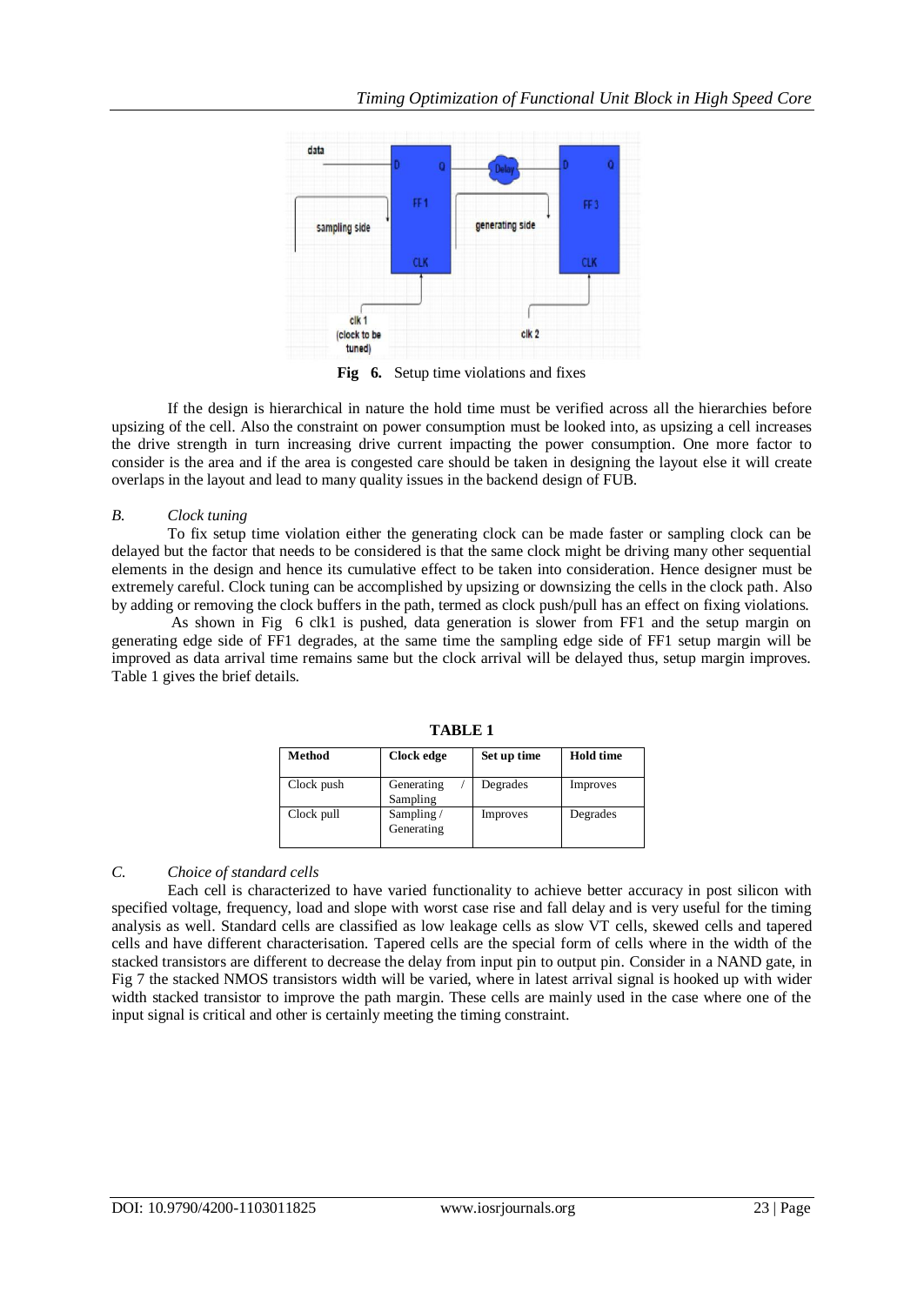

**Fig 7.** Tapered cells

## *D. Routing optimization*

Improper routing methodologies including scenic routing (routing with lot of jogs) will result in unnecessary delay in the path. Designer can optimize the routing by choosing appropriate metal layers, which will result in reduction in resistance and capacitance numbers of the net and improves overall path delay. To establish connection between device 1 and device 2, the tool has routed using two metal tracks of each of the metals 3 and 4 which is unnecessarily increasing the path length and delay. This is illustrated in Fig 8. It is rerouted using one metal track of each of the metal layers 3 and 4, which reduces the number of vias there by the reducing resistance and capacitance. Hence overall net delay and path delay also comes down.



**Fig 8.** Routing optimisation

## **VIII. Timing Results**

Based on the timing constraints, static timing analysis is done which gives the reports for Worst Negative Slack (WNS) and Total Negative Slack (TNS) of both setup and hold times. The results are represented below. Timing results histogram before applying the convergence methodologies is illustrated in Fig 9, which is having setup time violation with WNS of -46ns and Y-axis gives the number path count for each margin on the X-axis.



Timing histogram after applying the convergence methodologies shows setup time violation with WNS of - 16ns, the reduction in WNS after applying timing convergence methodologies in Fig 10.